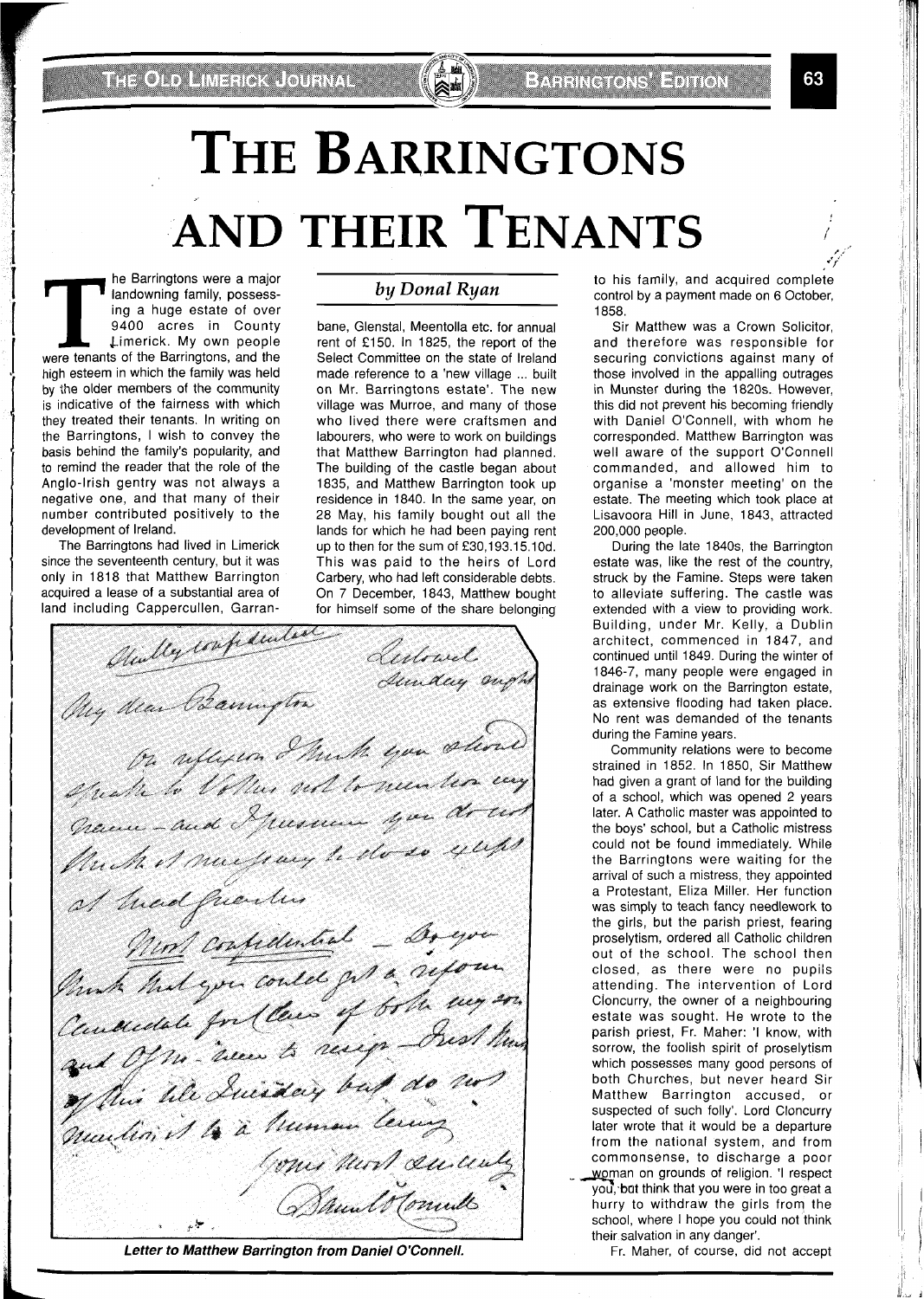ITE ODD LIMERICK JONENAL

were not then any Catholic mistress in the school to teach the Catholic children their Catholic catechism and Catholic prayers. I acted on that occasion, not from a narrow feeling, of bigotry, but from a stern sense of duty, as the Catholic pastor of Murroe'.

So an impasse was reached, and the school remained closed. The deadlock was broken in July, 1856, when Eliza Miller retired. A Catholic mistress was appointed, and the school was allowed to re-open.

The Barrington estate was not afflicted by the brutal evictions and outrages which were seen in many areas of the country. However, the neighbouring Cloncurry estate was not so fortunate and, on occasion, the Barringtons became embroiled in the conflict on the estate.

Sir Croker Barrington settled amicably with his tenants. Recognising that the fall in agricultural prices had created hardship, he agreed to a 15% immediate cut in rents, and was willing to have rents set by the land courts. Lord Cloncurry was not so accommodating, and embarked on widespread evictions. It was proposed that some huts to provide shelter for these tenants should be built on a holding held by Patrick Ryan and owned by J.B. Barrington. Ryan's son, John, was a senior figure in the Murroe Land League, and had been interned in 1881 under the Coercion Act. J.B. Barrington refused to allow the erection of the huts and, when Ryan persisted, he was evicted.

Mark Tierney, in his definitive book, Murroe and Boher, summed up the record of the Barringtons as landlords:

'The Barringtons were benevolent landlords, and there is only one case



**Priest of Murroe, 1814-50.** 

of eviction for which they were responsible. This concerned a Scotsman, who coveted land at Ballyguy. The Barringtons forced the tenants, the Flannerys, to leave their

BARRA TA ELION

home and gave it to the Scotsman's Lord Cloncurry eventually reacher agreement with his tenants in 1894. Th agreement was, however, unsatisfactor as the rents were still above the norm suggested in Griffith's Valuation. Barrington became agent for Lo Cloncurry in 1900, and attempted make a settlement, but was powerless do so, as the Cloncurry tenants had signed 31 year leases. The jurisdiction the land courts only extended to lease of 30 years and under. It was another to years before the land courts were allowed to rule on the case, and substantial reductions in the rents were then achieved.

By this time, the land acts had been passed, allowing for the sale of estates The Barringtons sold most of their estate in the early years of the century, bot continued to live in Glenstal until the 1920s.

A number of reports from the period give a flavour of the relations between landlord and tenant in the post-Land Wat period, and suggest a remarkab amicable and relaxed state of affair One minor incident of conflict is recorded in the Limerick quarter sessio 1896. It is recounted how the curate of Cappamore, whilst riding by the road skirting Sir Charles Barrington's estate allowed his greyhound to wander into th fields. John Hayes, the gamekeeper Sir Charles, came upon the scene, and promptly shot the dog. Father English the curate, sued Sir Charles, but faile secure damages against him because Hayes had lied both to Sir Charles an the court. Damages of £5 were, howeve awarded against Hayes. One newspape comment caustically on this affair: 'Verily wsome people about Murroe think mo

**i** 



**A 19th century painting of Clonshavoy House, in the parish of Murroe, the home of Florence Barrington until her death in 1968. She was the last of a long line of Barringtons to live in Co. Limerick.** 

64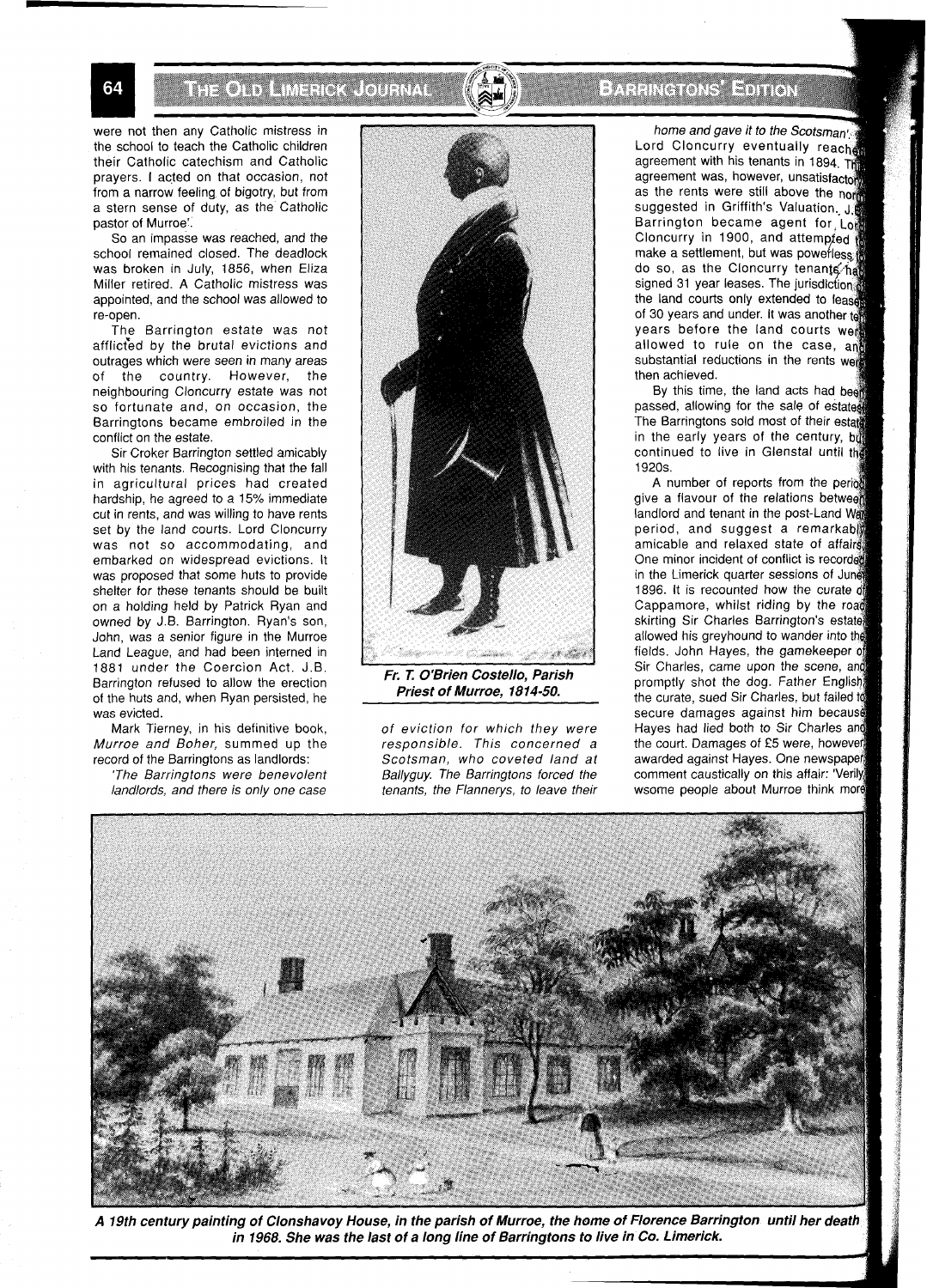fligtestring

65

By the Lord Lieutenant General and General Governor of Ireland.

Whereas we have been pleased to nominate and appoint you for and to be High Sheriff of the Country of *Februare A* during Her Majesty's Bleasure, these are therefore to require you to take the Custody and Charge of the said County, and duly perform the duties of Sheriff thereof during Her Majesty's Bleasure, and whereof you are duly to answer according to Law.

Given at Her Majesty's Castle of Dublin, this 2nd day of February 1846.

By His Excellency's Command, Michaellen reporter



**Certificate of appointment of William Barrington as High Sheriff of the County of Limerick, 2 February, 1846.** 

**<sup>of a</sup> hare or a pheasant than they do of a Dea**sant or a priest. As it was in the 'ginning, it is now and ever shall be'. In 1899, Sir Charles married Mary

Rose Bacon. An account of the **Colebrations, written by Michael Hayes of** Oher, demonstrates the extraordinary

goodwill that was felt by the Barrington carriage with Sir Charles and Lady street. Flags flew from every window in front door'.<br>O'Connor's public house. When the Equally impressive celebrations took O'Connor's public house. When the

tenants towards their landlord: 'The - Berrington arrived in the village, the village of Murroe was decorated with fir horses were taken from the carriage and trees, placed in barrels, and a big scroll the tenants on the Barrington property the tenants on the Barrington property 'Cead Mile Failte' ... strong across the pulled the carriage up the avenue to the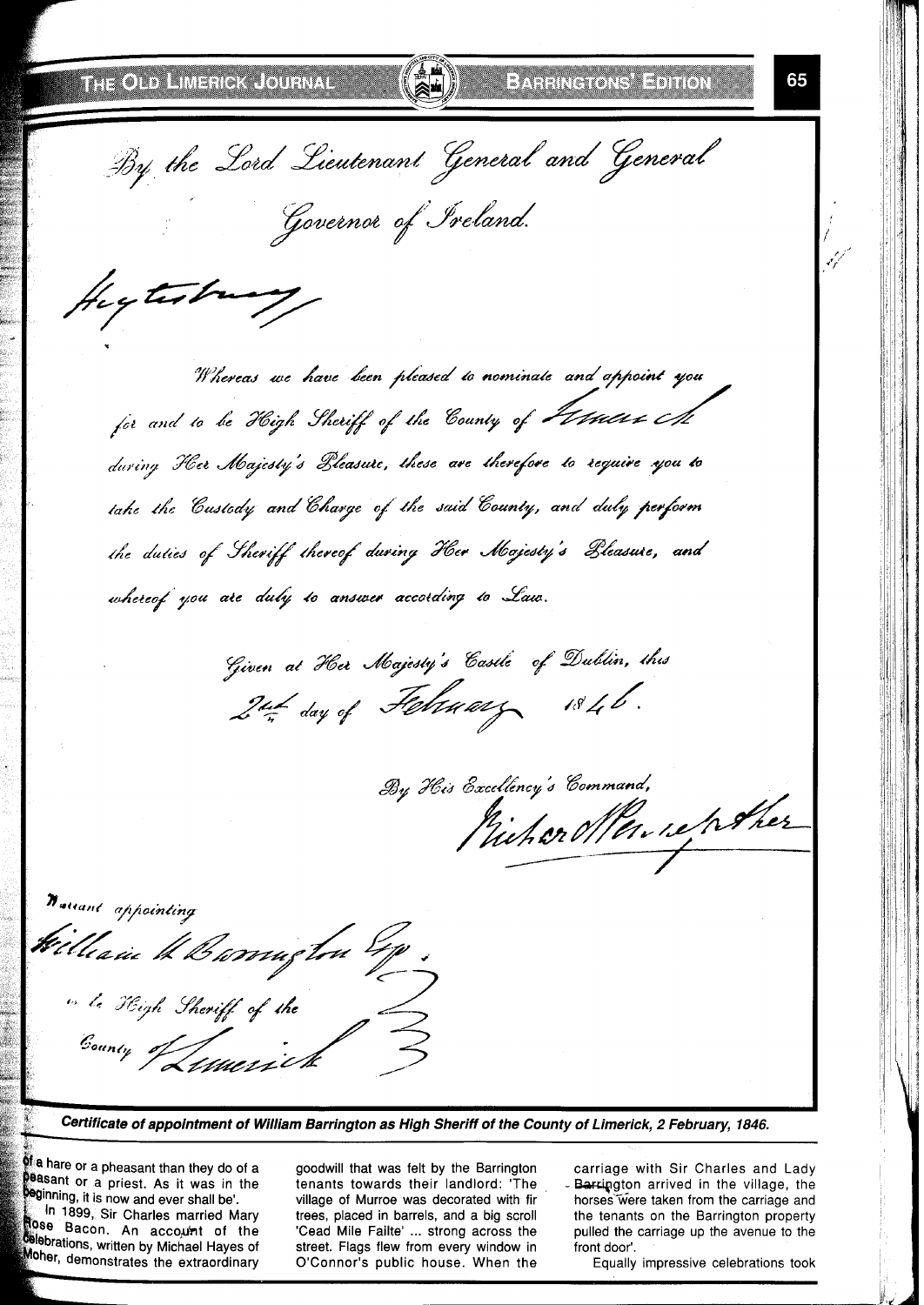**THE CITY LINES CRAIGUENAL** 



**'Ashroe House', Murroe, once the home of Jack Barrington.** 

place in 1902 on the birth of the heir to Glenstal. The Limerick Chronicle recounts how great bonfires were lit all over the estate, and there was singing and dancing on the roads of Murroe.

Mark Tierney has described the social life in Glenstal Castle:

'Entertainments were arranged on a large scale, especially during the shooting season. A large number of people were employed both in the castle and on the grounds. All in all, it is clear that Glenstal was the centre of considerable activity throughout the second half of the 19th century. The Barringtons maintained a house in Fitzwilliam Square, Dublin, and they also made frequent trips to England and Scotland. Whenever they were in residence in Glenstal, the Union Jack was flown from the flag-staff of the watch-tower:

By this time, although a great deal of goodwill existed on a personal level, the political situation had shifted against the Barringtons. In 1898, the Grand Juries were abolished and replaced by County Councils. Sir Charles had, like previous members of his family, given long service to the Grand Juries and now sought a place in the new power structure. A meeting was held in Murroe on 30 January, 1899, to select local candidates for elecfion to the Limerick County Council. The chairman of the meeting was Father Michael Ryan, brother of John Ryan, who had been evicted in 1882. Sir Charles entered the hall and asked if there was any objection to his being present. Fr. Ryan said there was none, and then declared: 'The chief good of the Local Government Act was to place great political power for the first time in the hands of the people. It is the beginning of the government of the people, by the people, for the people. It is

the incipient parliament of the people, and if worked well it can be made the stepping-stone to the final measure of Home Rule'.

Sir Charles then spoke, and asked that he be considered as a candidate. He would support a Catholic University and help the labourers, but as a unionist, he could not support Home Rule. Father Ryan replied that he 'could not possibly be acceptable to the people as an opponent to their national arms'. Sir Charles was rejected as a candidate. He subsequently ran as an independent, but was defeated by Anthony Mackey of Castleconnell.

However, this was not quite the end, for in 1902, J.B. Barrington successfully contested the seat and held it until 1917, a year which was to become a turning-

## PARRING ONS EDITOR

point in the history of the area. According to the account given by Michael Hayes.

The  $I.R.A.$  started recruiting Murroe in 1917, and drilling bega openly in 1918. Early in 1920, *thi* R.I.C. barracks in Murroe **<sup>W</sup>** attacked. The Doon barracks wat attacked soon afterwards. Later the year, 1920, the I.R.A. raided Glensta Castle for arms. They fook the national flag with them and put it of the flag-post. This was the first time flew over Glenstal. The Black-and Tans came almost immediately and took it down:

On another occasion, an attempt was made to burn Clonkeen House, but it did not succeed. However, Sir William Barrington's daughters, who were living there, had to leave and take **<sup>U</sup>** residence at Clonshavoy House.

Much of the credit for maintainin good relations with the local community must rest with Charles Barrington. By a accounts he was a remarkable man. A outstanding sportsman, his prowess as rugby player and oarsman have been widely chronicled. He was also a lively and genial personality, and appears to have showed no bitterness over the lost of Glenstal Castle and his estate.

An interview, published in th Hampshire Telegraph on 13 March

1942, gives a flavour of this personalit 'Law student, country squire sportsman and soldier, Sir Charles Barrington, Bart, M.B.E., of Fairthorne Manor, Botley, has led a varied and interesting life, which has brought him adventure in many parts of the world. To-day, at the age of 94 he is able to look back on the years and enjoy a hearty laugh over many of his experiences, and his good humour gives one impression that he has enjoyed life to the full. An excellent raconteur with



**'The Red House', Murroe, another of the Barringtons'Co. Limerick houses.** 

#### 66